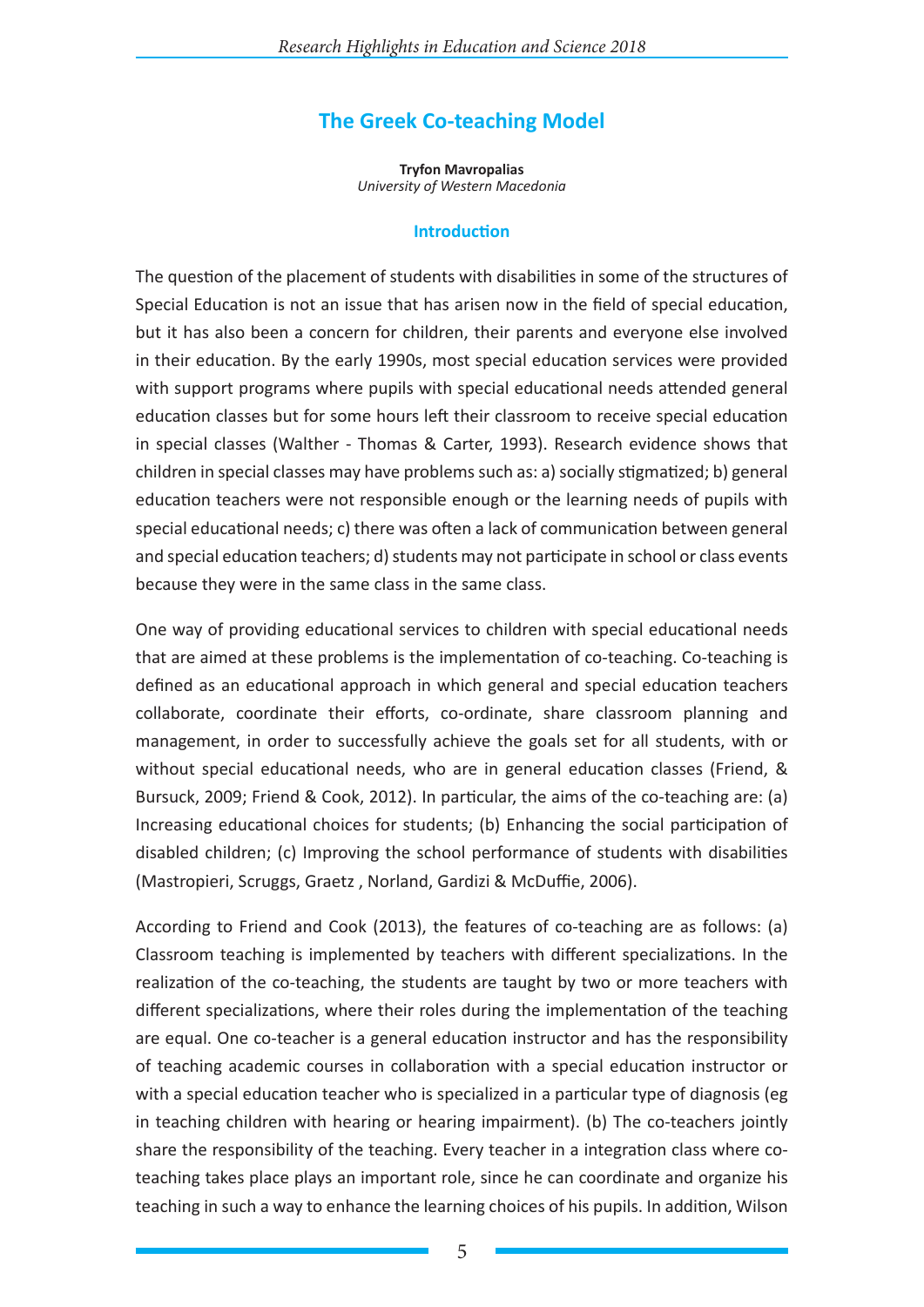(2008) reports that co-teachers co-decide on the way of teaching and the teaching practices that will follow, ensuring their active participation in teaching and promoting the active participation of all pupils with and without special educational needs. The above could not be achieved if there was only one class teacher (Friend, Burrello, & Burrello, 2009 in Friend & Cook, 2013, p. 165). (c) In the general class, the student groups are heterogeneous According to Seglem and VanZant (2010), in the realization of the co-teaching, teachers provide teaching to heterogeneous groups of pupils consisting of children with special or non-special educational needs. This feature of co-teaching is also one of its advantages because it reduces the ratio of teacher / pupil and secondly there is a specialist teacher, enabling the co-teachers to respond to the diverse needs and demands of their students. (d) Teaching students with and without special educational needs is done in the same physical space. In the realization of the co-teaching, teachers work with all children in a specific room or in a particular room. This characteristic runs counter to past practices, where for example teachers grouped their students and each group was taught in a different room. (Friend & Cook, 2013).

Villa, Thousand and Nevin (2008) report what is not co-teaching. This is not considered a co-teaching when: (a) one teacher teaches and the other can prepare the educational material and the means that will be needed in the co-teaching, (b) when one teacher's opinion prevails in the decision making process, (c) (d) when one teacher teaches a subject or a unit and the next subject is taught by the other teacher (e) when one teacher teaches a lesson and the other can teach one another (f) when the ideas applied to what is to be taught and how to be taught come from only one teacher and (g) when the role of the supervisor is assigned to one educator.

#### **Co-teaching in General Classes: Disadvantages - Advantages**

The implementation of co- teaching is considered to be successful and offers highquality services to pupils when they can receive immediate educational and social benefits (Sileo & Garderen, 2010). On the other hand, the full attendance of children with special educational needs in the general classes is not uninterrupted and without difficulties. These relate to issues relating to the development of the academic and socio-emotional skills of the child.

#### **Academic Skills**

The research has identified several reasons why students with disabilities encounter difficulties in general education, such as: a) understanding the content of texts in textbooks is difficult for children due to reduced reading ability (eg Cawley & Parmar , 2001; Horton, Lovitt, & Bergerud, 1990) b) most formal cognitive activities are difficult to understand by students with disabilities (eg Ormsbee & Finson, 2000) terminology in school textbooks also hampers students with disability (e.g., King-Sears, Mercer,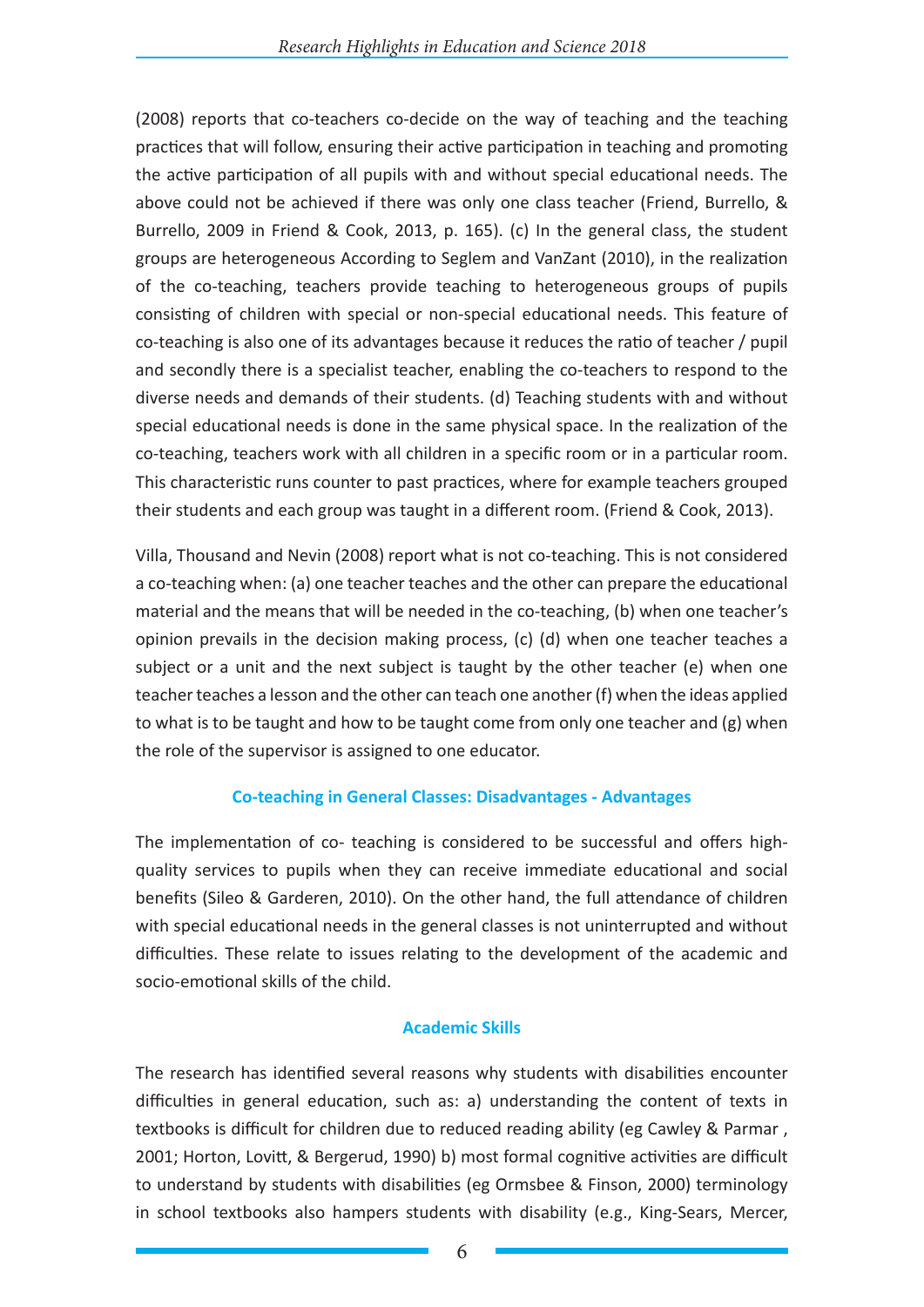& Sindelar, 1992 · Scruggs & Mastropieri, 1993). But the physical presence of two teachers in the same classroom results in reducing the proportion of students per teacher. Students have the opportunity for better support, and there is the possibility of making the necessary changes to the classroom and the subject matter to help students understand new knowledge.

## **Socio-emotional skills**

In a study by Koster, Pijl, Nakken and Van Houten (2010), it is stated that placing a disability pupil in general education does not automatically ensure its social participation in the environment. The child may have difficulty with limited friendships and lack of acceptance by his classmates. However, children with disabilities who study in their general classes are given the opportunity to interact with their peers without disabilities, to collaborate and share during their learning experiences. They also offer various opportunities for social integration through activities and events. Finally, according to a study by Dahlberg and Hoover (2003), a coaching class enables a student who may have a personal conflict with an educator to seek emotional or academic support from the other teacher.

# **Types of co-teaching model**

There are several types of interactions design to maximize the effectiveness of coteaching (Croteau, 2000; Friend, & Bursuck, 2009; Friend & Cook, 2012, 2013):

| Types / Arrangements in the classroom                                                                                                    | <b>Description</b>                                                                             |  |  |  |
|------------------------------------------------------------------------------------------------------------------------------------------|------------------------------------------------------------------------------------------------|--|--|--|
| One teach - one assist<br>o<br>O ⊙<br>⊌<br>$\leftrightarrow$<br>$Q$ $Q$ $Q$<br><b>0000</b><br><b>0000</b>                                | One teacher, usually GED assumes responsibility for<br>instruction; the other assists students |  |  |  |
| <b>One Teach, One Observe</b><br>$\mathbf{\Theta}$<br>ا د په<br>لوپها<br><b>0000</b><br>9 9 9 9<br><b>Q Q Q</b><br>$\boldsymbol{\omega}$ | One instructs, one observes & collects data.                                                   |  |  |  |
| <b>Station Teaching</b><br>⊷<br>106                                                                                                      | Students in small groups rotate around from the stations                                       |  |  |  |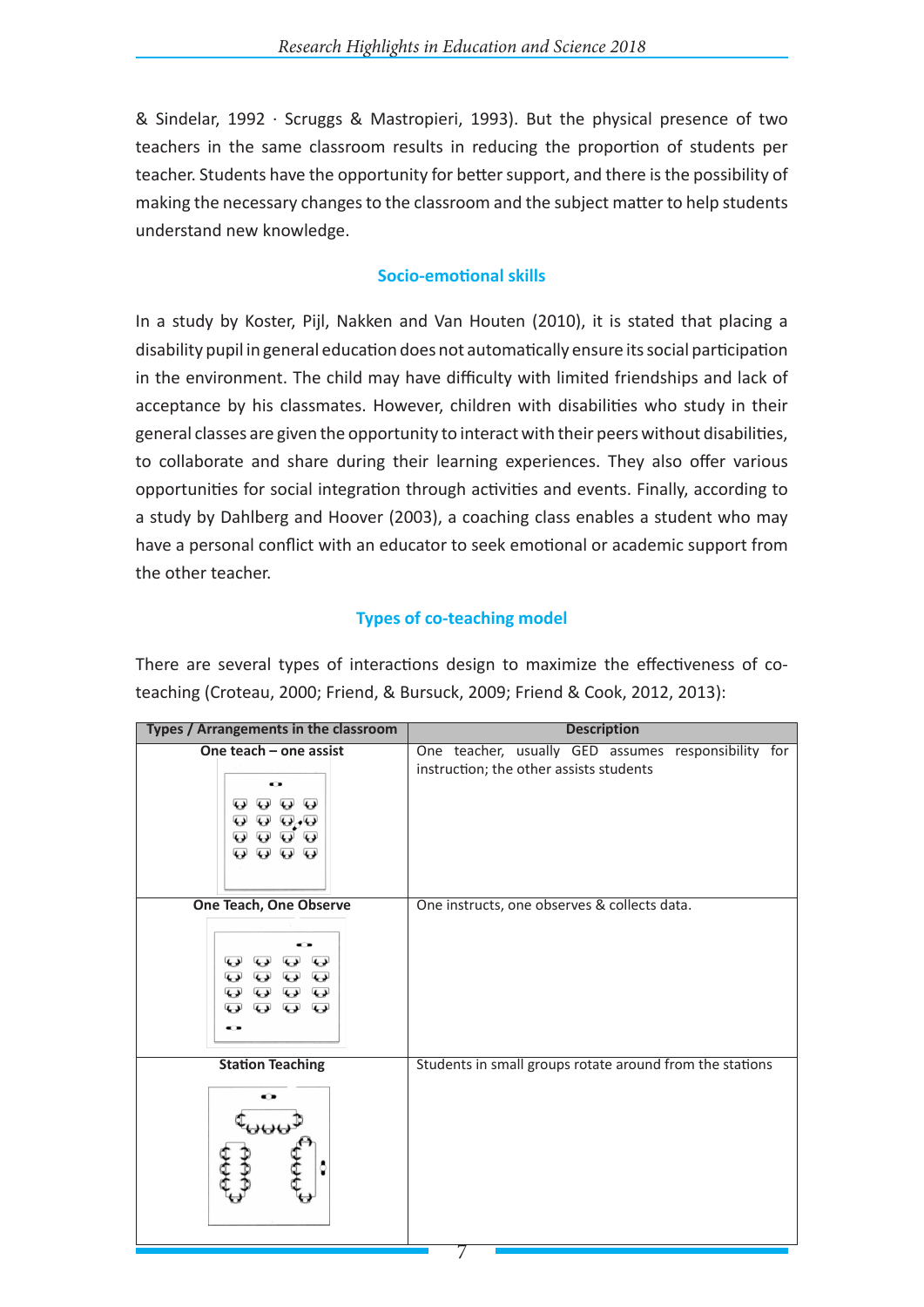| <b>Parallel Teaching</b><br>⊷<br>$\overline{\mathbf{L}}$<br>لډيها<br>⇔<br>$\overline{\mathbf{C}}$<br>$\overline{\mathbf{L}}$<br>$\overline{\mathbf{L}}$<br>$\Theta$<br>ሮት<br>$\mathbf{r}$<br>∩<br>ᠻᡃ<br>$\mathbf{r}$<br>ለ ነ                                                                                                                        | The class has two heterogeneous groups (diversity in both<br>groups receiving the same instruction).                                    |
|----------------------------------------------------------------------------------------------------------------------------------------------------------------------------------------------------------------------------------------------------------------------------------------------------------------------------------------------------|-----------------------------------------------------------------------------------------------------------------------------------------|
| <b>Teaming</b><br>- 1<br>$\mathbf{\Theta}$<br>لوپها<br>$\mathbf{\omega}$<br>$\mathbf{\Theta}$<br>$\boldsymbol{\omega}$<br>$\boldsymbol{\omega}$<br>$\bf \bm \omega$<br>$\overline{\mathbf{C}}$<br>$\bf \bm \omega$<br>$\bf \bm \omega$<br>$\overline{\mathbf{C}}$<br>$\boldsymbol{\Theta}$<br>$\bf \bm \omega$<br>$\bf \bm \omega$<br>$\mathbf{Q}$ | Teachers share responsibilities equally. They co-plan and<br>share instruction                                                          |
| <b>Alternative teaching</b><br>$\overline{\mathbf{C}}$<br>نډ په<br>$\overline{\mathbf{L}}$<br>$\overline{\mathbf{C}}$<br>$\overline{\mathbf{C}}$<br>$\overline{\mathbf{C}}$                                                                                                                                                                        | One teacher leads the larger group while another teacher<br>provides additional or separate instruction to a small group<br>of students |

Fiqure 1. Types of Co-teaching Model

# **Parallel Suport: The Greek Co-Teaching Model**

Over the last decade, a large number of pupils with special educational needs attend general schools (Special Education Directorate, 2007). This is related to the adoption of the last two laws 2817/2000 and 3699/2008 on special education.

Also for the school year 2018 - 2019, 5913 special education teachers and 1,592 nurses and special auxiliaries were hired for the parallel support program (Ministry of Education, November 2018)

In particular, the recent and applicable law on Special Needs Education (SNE) (3699/2008 - Government Gazette 199 / Α, article 6) enables children with special educational needs to attend general school classes, taking supportive services from special education and training teachers, which are related to the type and severity of children's diagnosis. This way of providing educational services for children with disabilities is a type of coteaching model, called "Parallel Support" in Greece.

Parallel support (PS) involves children with special educational needs when it is considered the most appropriate placement for them based on the Center for Diagnosis, Differential Diagnosis, and Support (KEDDY) report. They also participate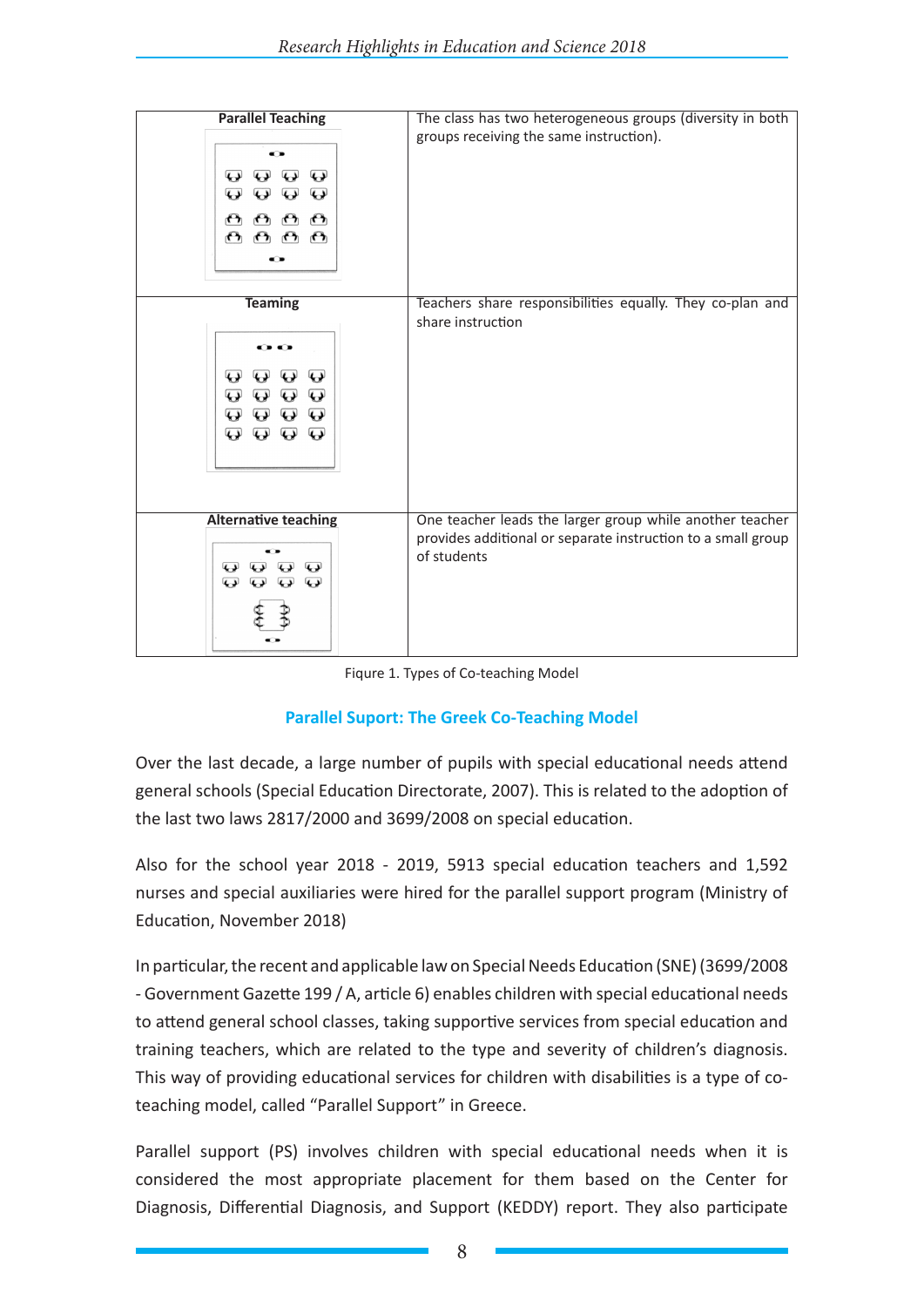in the PS. pupils, when there is no other special education school), such as "special school" , "special class", etc. in the area where the child's family lives. In any case, in order for a student to participate in a parallel support program, he / she must have a written notice of approval from the relevant KEDDY, which specifies the times of parallel support the child will receive. If the child attends a part of integration, then the KEDDY should justify the reasons for not proposing the child's attendance to the integration section but its participation in the parallel support. Parents' application for the provision of parallel support to their child, together with the relevant report by the KEDDY, is submitted to the school head, which is communicated to the Ministry of Education through the Education Directorates (Law 3699/2008). In case of children with autism, a family requirement and with the approval of the Teachers' Association, may be a special assistant in the classroom.

| <b>School</b><br>year | Special educ.<br>population<br>(Eurydice) | Number of<br><b>Students in</b><br><b>PS settings</b> | PS settings as %<br>of special educ.<br>population | <b>Growth trends</b><br>(% yearly difference) |
|-----------------------|-------------------------------------------|-------------------------------------------------------|----------------------------------------------------|-----------------------------------------------|
| $2003 - 04$           | 18,585                                    | 5                                                     | 0.03                                               |                                               |
| $2004 - 05$           | 19,146                                    | 113                                                   | 0.59                                               | 0.56                                          |
| $2005 - 06$           | 22,249                                    | 207                                                   | 0.93                                               | 0.54                                          |
| $2006 - 07$           | 22,813                                    | 330                                                   | 1.45                                               | 0.52                                          |
| $2007 - 08$           | 23,470                                    | 402                                                   | 1.71                                               | 0.26                                          |
| $2008 - 09$           | 23,599                                    | 253                                                   | 1.07                                               | $-0.64$                                       |
| $2009 - 10$           | 29,954                                    | 578                                                   | 1.93                                               | 0.86                                          |
| $2010 - 11$           | 32,861                                    | 1,054                                                 | 3.21                                               | 1.28                                          |
| $2011 - 12$           | 36,011                                    | 1,634                                                 | 4.54                                               | 1.33                                          |
| $2012 - 13$           | 35,412                                    | 2,322                                                 | 6,56                                               | 2,02                                          |
| $2013 - 14$           |                                           | 3,276                                                 |                                                    |                                               |
| $2014 - 15$           |                                           | 4,564                                                 |                                                    |                                               |

Source. Mavropalias & Anastasiou, 2016, p. 226

*Special Education Teachers in Parallel Support Certification Requirements*: (a) They hold postgraduate degrees in special education or have a bachelor's degree in special education (b) 4-year degree in special education (c) 400 hours of training in special education. (d) They are general education teachers who have 10 months of training in special education structures. (e) As far as the education of children with hearing impairments is concerned, the candidate teachers should have a specialization in the Greek Sign Language. Respectively, children with visual impairments must have Braille specialization.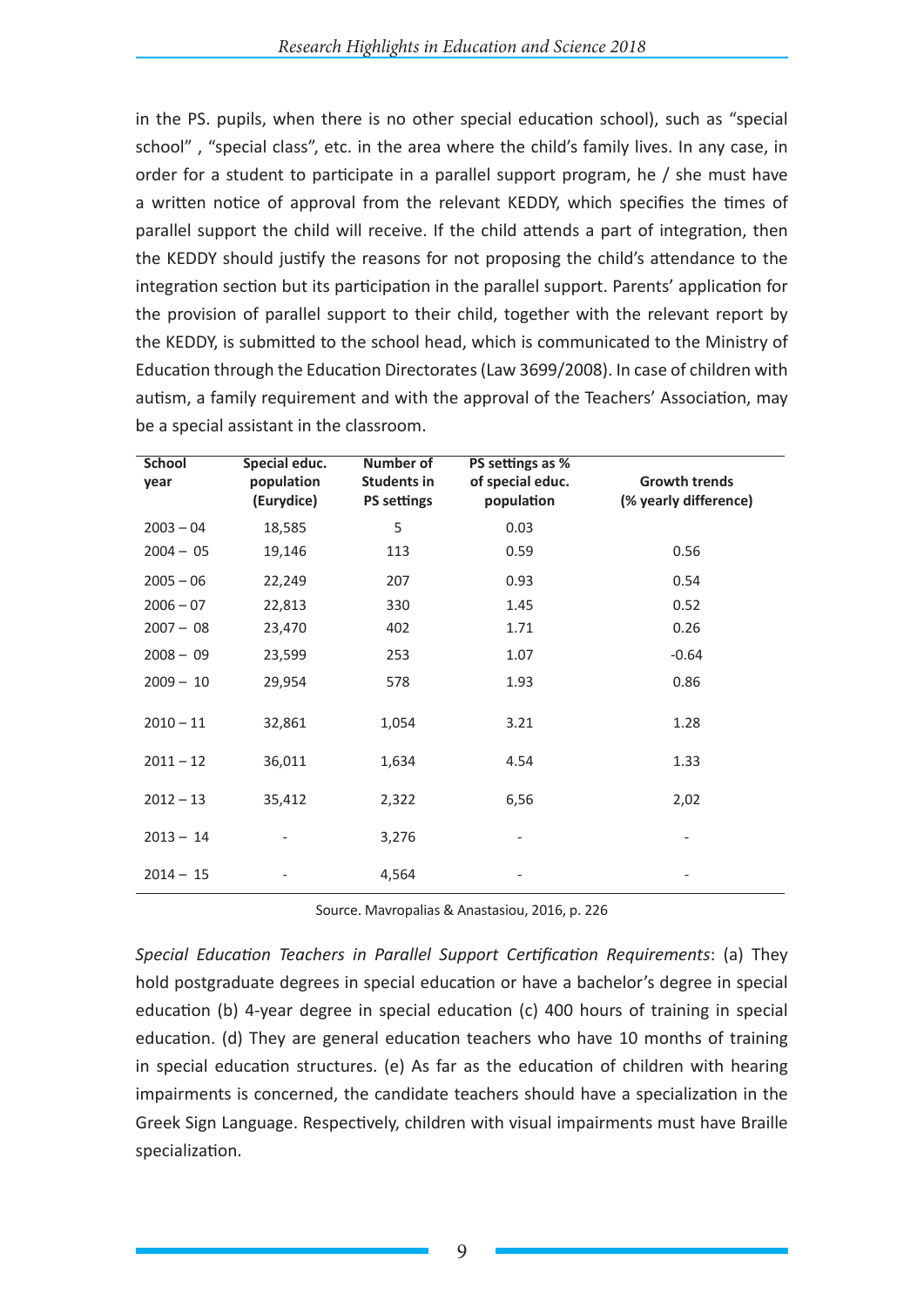# **Implementation of the Model of Parallel Support**

In Greece, in the program of parallel support - as defined by law 2018/2000 - only children with specific educational needs are involved, while in other countries there are also children with low school performance. Additionally, the parallel support program extends to high school, while other countries may also attend students attending high school. Parallel support as implemented in Greece does not correspond to any of the six types of co-teaching, as recorded in the international literature. It seems to be closer to the type of co-teaching " One Teach-One Assist" (Friend & Bursuck, 2009; Friend & Cook, 2012). In most cases, the general education teacher had a leading and leading role in the classroom and was responsible for teaching the content. The Special Education Teacher was the assistant who supports a disabled child and rarely two, always in the general classroom. In parallel support the special education teacher is responsible for one or two disabled children does not support the other students. Also, the role of Special Education Teacher seems to be more static, focusing on the child with special educational needs. In contrast, the type of co-taught " One Teach-One Assist ", the Special Education Teacher wandering in the classroom to help students who need further assistance or to answer questions related to the lesson (Mavropalias & Anastasiou, 2016).

Assigning roles to teachers in the context of parallel support indicates a complex social and organizational relationship that is relatively new to most of them. It is important for teachers to understand their role in providing educational services, according to the particular needs of the pupils they support. First of all, teachers generally perceive the parallel teaching as providing assistance and support to pupils with special educational needs within the general class of educational special education. Similar definitions have been given by researchers (eg Scruggs, Mastropieri, & McDuffie, 2007). is the provision of educational services in inclusive classes by teachers working together and aimed at children with special educational needs.

From research data (Kidas, 2017; Pavlou, 2016; Mavropalias & Anastasiou, 2016), it appears that parallel support has a positive impact on children participating in it. In particular, parallel support helps to develop the cognitive, social and emotional and individual skills of children with disabilities. Similarly, from research data from international surveys, co-teachers is associated with increased cognitive performance, with improved social skills, additional classroom assistance, and benefits in the psychoemotional area of the supported child (eg Austin, 2001; Pugach & Wesson, 1995 · Walther-Thomas, 1997.).

As far as cooperation between teachers is concerned, the level of cooperation for most teachers is unsatisfactory. The co-design of teaching was focused on one or two children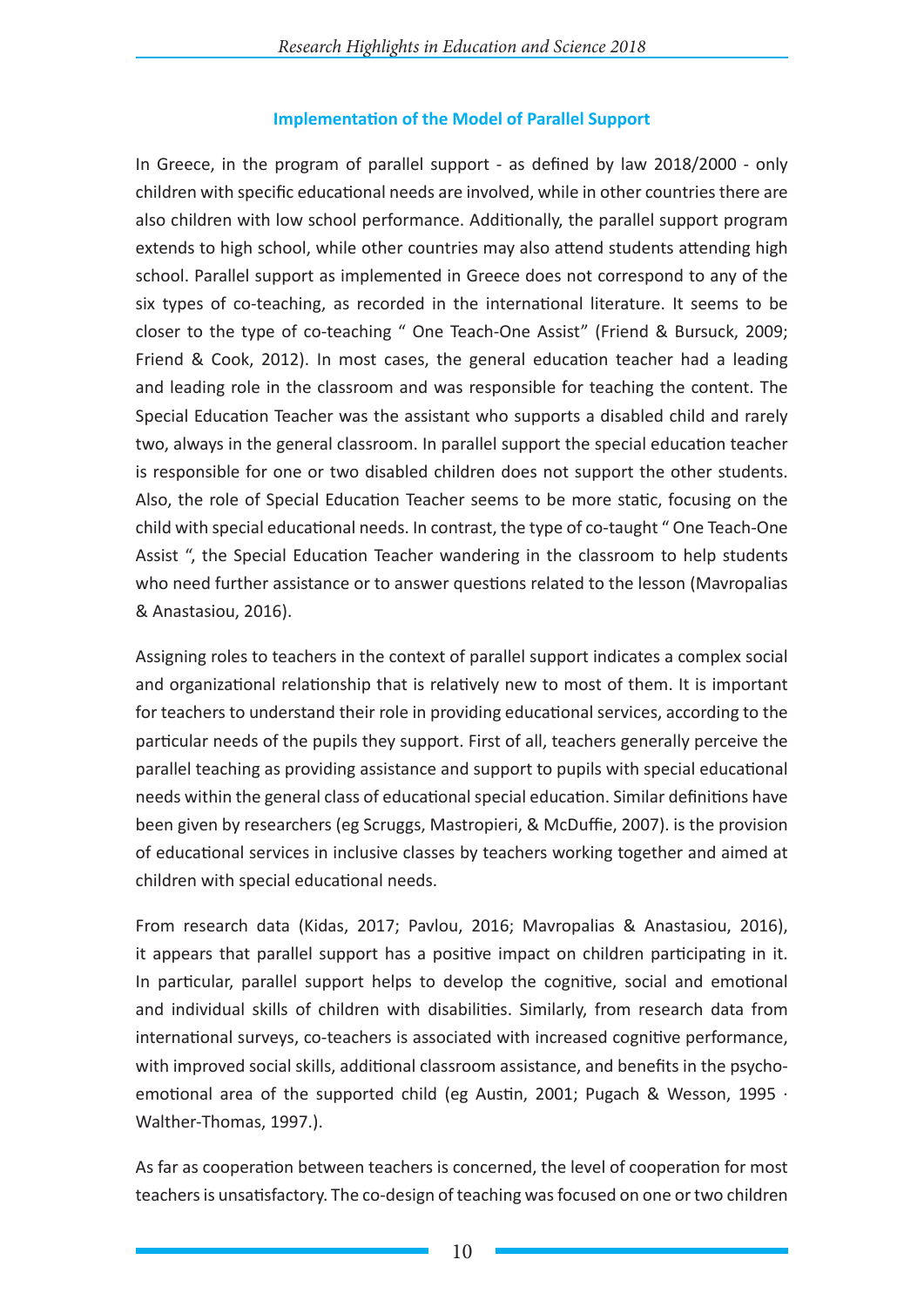with special educational needs rather than a larger group of students. Also in co-teaching the co-teachers were "cut off" among themselves. The general education teacher was primarily responsible for the teaching of content on the basis of the curriculum, and the special education teacher supported the disabled child. But all this is inconsistent with the characteristics that successful co-teaching should have, according to international literature.

The conversation often focuses on interpersonal communication issues and on the compatibility of teachers involved in the coaching program. The Mostert (1998,) emphasizes that co-teachers should have a problem-solving orientation showing mutual respect, exemplary communication skills and open information exchange. The creation of a positive atmosphere, the willingness to constructively resolve conflicts and good interpersonal relationships, favor a positive cooperative environment. Problems in cooperating with co-teachers may also be due to their communication with the school administration and club staff working. For example, when communication with the school principal is exhausted only in service matters or when due to the traditional organization of the school there is no critical dialogue, cooperative mood, exchange of pedagogical experiences, etc., then co-teachers can also have a negative impact on the creation of the co-operation environment between them during the implementation of the PS.

From research data (Kidas, 2017; Pavlou, 2016), co-teachers want a satisfactory communication framework with the administrators of the PS program. such as KEDDY and school counselors. Teachers want to be able to communicate with them so they can feel confident about the educational work they perform, can cope with a difficult event, etc. Considering that the majority of teachers participating in Parallel Support have little experience in parallel support and limited training, it is imperative to create a framework for communication with bodies and individuals more skilled and experienced than them.

The importance of educating teachers to implement integration practices is increasingly recognized. Directions and practices for success require a systemic approach that will result from the cooperation of all actors and the adoption of a common policy among them (Dyson, 2005). One of the parameters that will probably lead to better performance of students with disabilities is to improve the education and training of teachers. This enables them to respond to the diversity and the endeavor of integrating children with special educational needs into general education (OECD, 2005).

The majority of teachers report that deficiencies in resources, resources and infrastructures negatively affect the quality of the educational work produced by parallel support. The availability of resources and appropriate teaching tools are of paramount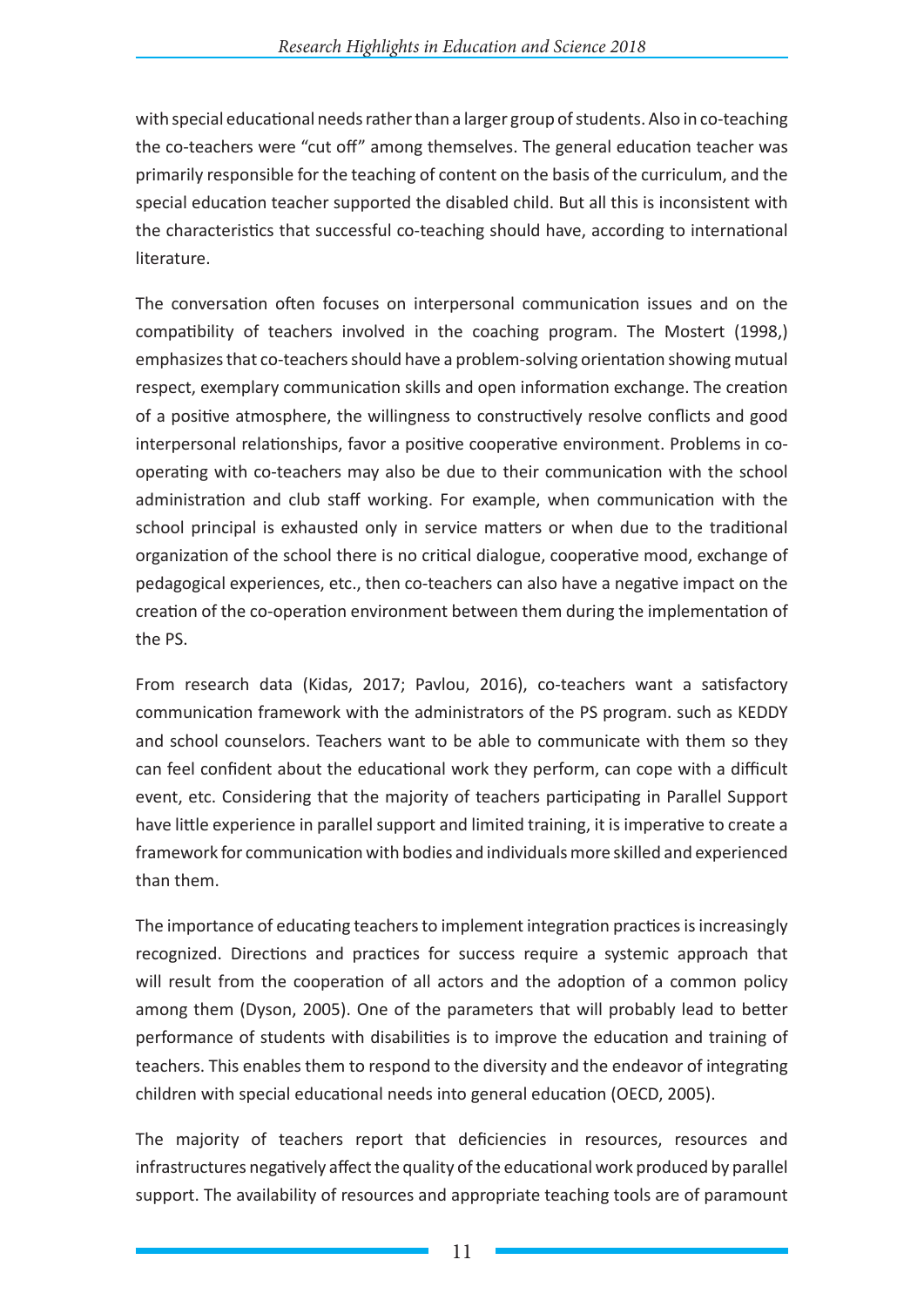importance for the success of co-teaching. In other international surveys, one of the components contributing to effective co-teaching is also the support of co-teachers with the appropriate educational tools and materials (eg Bixler, 1998; Dieker, 2001). In Greece, the building infrastructure of general schools has many deficiencies. These deficiencies relate to the size of the teaching spaces, accessibility of the school premises, the configuration of the toilets to serve children with disabilities and so on. According to data from the Center for Educational Research - CER (2013) shows that only one out of seven schools in Greece meet the standards so that students with special educational needs have access to it. These deficiencies in schools make it difficult for research teachers, particularly children with mobility impairments and vision problems involved in parallel support. The lack of sufficient teaching space to allow general and special education teachers to cooperate, as well as pupils with and without special educational needs, inhibit the work of teachers. Children are also negatively affected, since noise is easily generated, distractions are favored, and so on. Similarly, Keefe and Moore (2004) report that small classrooms make it difficult for special education teachers to make the necessary spatial interventions aimed at more effective co-teaching.

#### **Conclusion**

Parallel Support is an important institution for the Greek educational system, it helps socially and schoolly integrate children with special educational needs, has a positive impact on the child's emotional field and at the same time offers significant help to the families of children with special educational needs participating in PC program

Teachers believe that parallel support is needed at school, it is an effective program for children with special educational needs and gives them the possibility of equal opportunities. Other international researchers, such as Murawski and Hughes (2009), who consider that pupils with special educational needs in a co-teaching setting benefit from behavior, social skills and self-esteem in relation to the importance of co-teaching with children taught in self-contained structures of special education. Similarly, Keefe and Moore (2004) emphasize the importance of co-teaching because students with special educational needs are less likely to be stigmatized due to their disability than they were in separate special education units. Parallel support enables students with disabilities to interact, share and collaborate during their learning experiences. They also offer a variety of opportunities for social inclusion through activities and events in the field of general education.

Theoharis (2007) reports that attending pupils in general classes is also a matter of social justice, since it enables children with disabilities - who have been excluded from general education - to co-exist and attend curricula with their peers. In addition, many parents of children with special educational needs consider co-teaching to be of great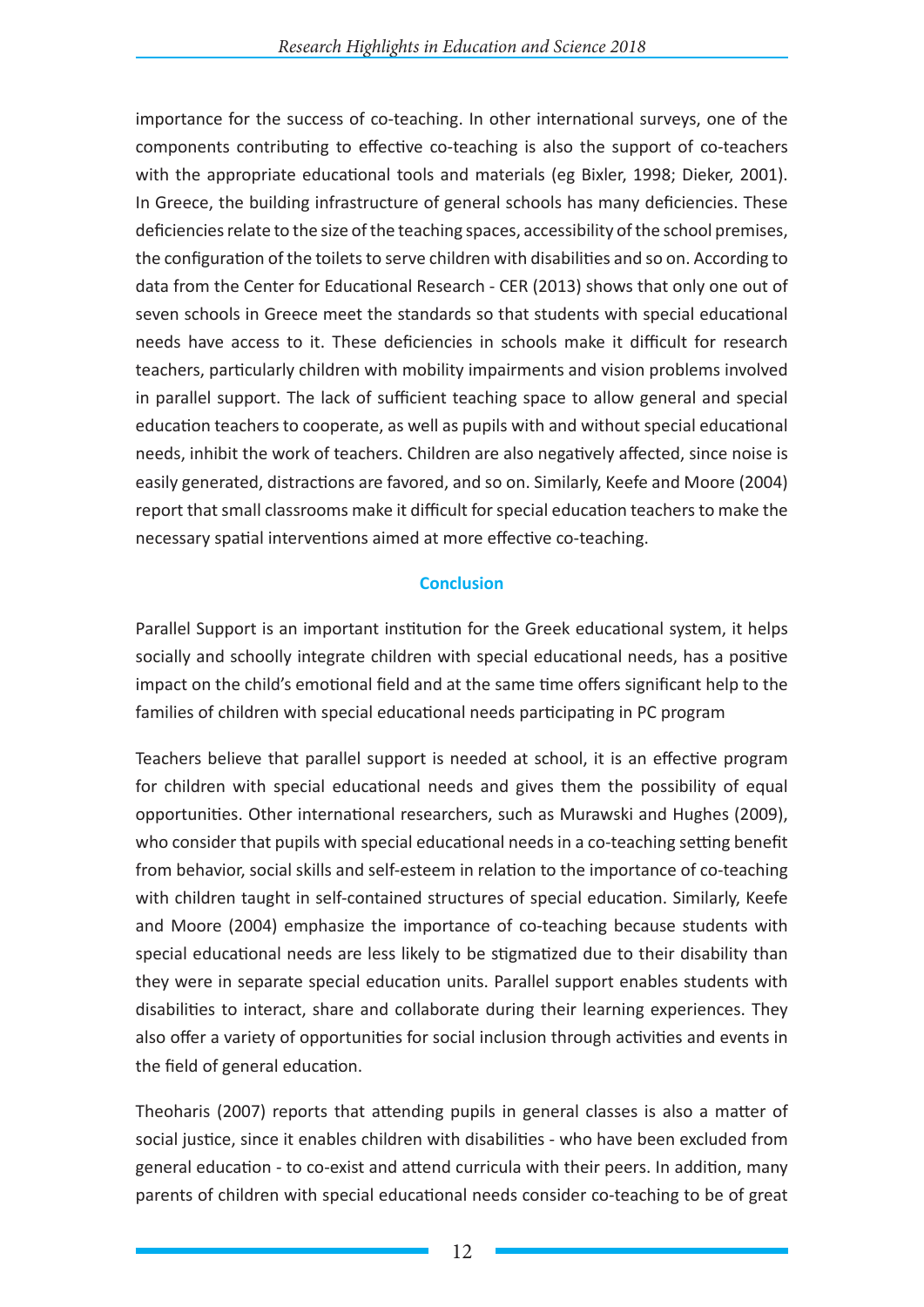importance since they believe that their children benefit greatly when most of their education is in the context of general education coexisting with other children without special educational needs (Cardona, 2009).

Parallel support is beneficial for children with and without special educational needs. Karagiannis Stainback and Stainback (1996) report that from inclusive education students with disabilities learn to respect the individual's right to the dispute. At the same time, the opportunities for building social relations between students coexisting in the same general class are also given. Also, from the interaction of children with each other, typical peers often support and help children with special educational needs, thus developing the feeling of social sensitivity.

#### **Suggestions**

Parallel support was recognized by research educators as a viable type of co-teaching for the education of children with disabilities in the least restrictive environment. Many schools implement cooperative programs, enabling students with special educational needs to be trained in general classes. The parallel support program is implemented in a number of schools, which are a fraction of the total number of schools in Greece. Taking into account that only primary schools are about 12,000 (Greek Ministry of Education, 2012) and in almost every school there is a pupil who needs support in a Bachelor's degree, then it is necessary to extend the program. Also, not to stop at middle school, but to continue at high school.

A key issue for a better implementation of the PS model. is to ensure the equivalence of teachers. As a first step, the special education teacher could be defined in one class rather than individual pupils. Also, teachers who implement parallel support have a lack of specific knowledge and skills related to special education issues and with parallel support. The state must, with flexible and modern forms of training, be able to train both introductions and during the PS program. special and general education teachers in order to be effective in the tasks entrusted to them. In addition, curricula that address inclusion and inclusion issues should be re-examined at undergraduate level so that future teachers are prepared to teach in a collaborative environment. In a training program that aims, among other things, in the integration of pupils with disabilities, not only is the will to offer services to its students. Improving infrastructure and enhancing schools where parallel support for materials, resources and resources is being implemented is seen as imperative. Enhancement in materials and media should be accurately related to the diagnosis of the child being supported.

As for the roles of co-teachers who implement parallel support, it has emerged that in many cases teachers do not equally share their roles and responsibilities. The role of special education teacher is complementary to that of colleague of general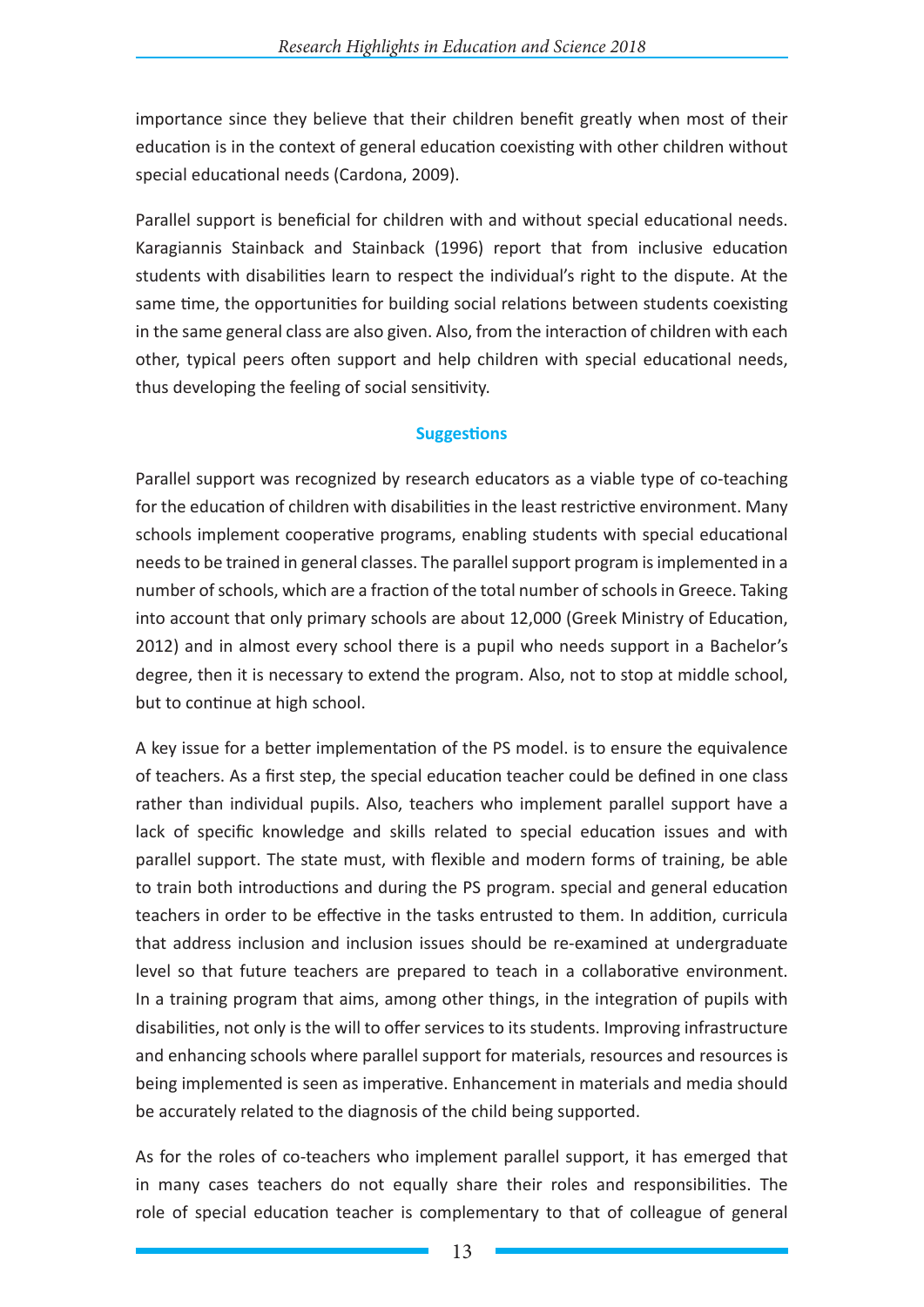education teacher. In co-teaching, the role of each teacher should be distinct and equal. Collaboration among co-teachers is recognized as a key component of co-teaching. In the literature, co-teaching is considered successful when it involves (a) co-design, (b) co-teaching, (c) co-evaluation, and (c) classroom management. -Training and needs training for co-workers in collaborative practices.

#### **References**

- Austin, V. L. (2001). Teachers' beliefs about co-teaching. *Remedial and Special Education, 22*, 245-255.
- Bixler, L. L. (1998). Perceptions of co-teachers: An exploration of characteristics and components needed for co-teaching. *Dissertation Abstracts International, 59*(03), 780A. (UMI No. 9826285).
- Cawley, J. F., & Parmar, R. S. (2001). Literacy proficiency and science for students with learning disabilities, *Reading & Quarterly, 17*, 115-125.
- Conderman, G. (2011). Middle school co-teaching: Effective practices and student reflections. *Middle School Journal*, *42*(4), 24-31.
- Croteau, J. (2000). Co-teaching: A model for school accountability and quality teacher education. *Florida Association for Staff Development, 9*(2*)*, 14-19.
- Dahlberg, K. A., & Hoover. J. (2003). *The effects of co-teaching on K–6 student discipline and attendance*. St. Cloud, Minnesota: St. Cloud University.
- Dieker, L.A. (2001). What are the characteristics of effective middle and high school cotaught teams for students with disabilities? *Preventing Scholl Failure, 46*, 14-23.
- Friend, M. D., & Bursuck, W. D. (2009). *Including students with special needs: A practical guide for classroom teachers* (5<sup>th</sup> ed.). Columbus, OH: Merrill.
- Friend, M., & Bursuck, W. D. (2012). *Including students with special needs: A practical guide for classroom teachers* (6th ed.). Upper Saddle River, NJ: Pearson Education Inc.
- Friend, M., & Cook, L. (2012). *Interactions: Collaboration skills for school professionals*  (7th ed.). Boston: Allyn and Bacon.
- Friend, M., & Cook, L. (2013). *Interactions Collaboration skills for school professionals*. Boston, Pearson.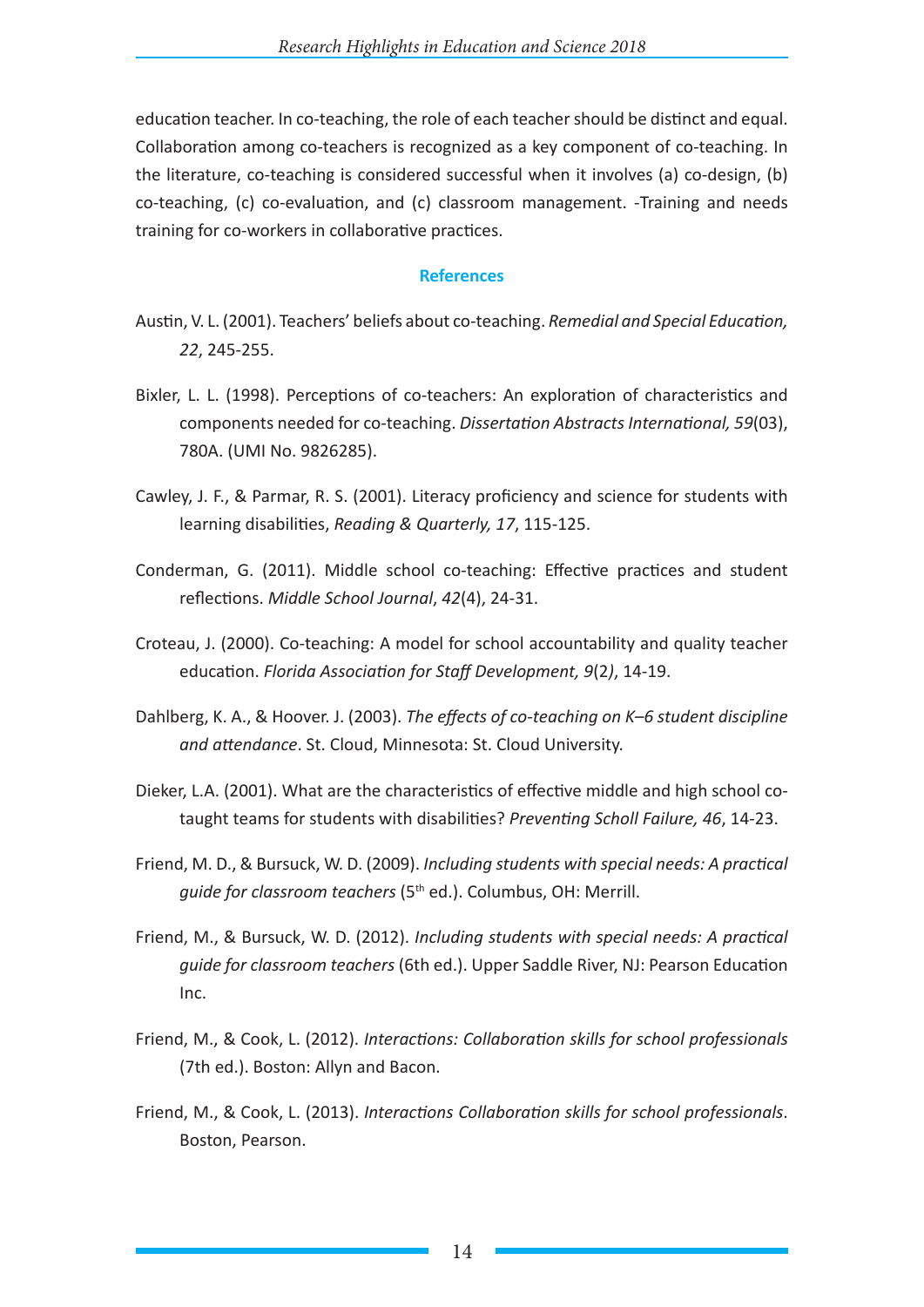- Horton, S. V., Lovitt, T. C., & Bergerud, D. (1990). The effectiveness of graphic organizers for three classifications of secondary students in content area classes. *Journal of Learning Disabilities, 23*, 12-29.
- Karagiannis, A., Stainback, W., & Stainback, S. (1996a). Rationale for inclusive school. Στο W. Stainback, & S. Stainback (Eds.), *Inclusion: a guide for educators*, pp. 3-15. Baltimore: P.H. Brookes.
- Keefe, B. & Moore, V. (2004). The challenge of co-teaching in inclusive classrooms at the high school level and what the teachers told us. *American Secondary Education, 32*(3), 77-88.
- Kidas, I. (2017). *The role of co-teachers* postgraduate dissertation, European University of Cyprus.
- King-Sears, M. E., Mercer, C. D., & Sindelar, P. T. (1992). Toward independence with Keyword mnemonic: A strategy for science vocabulary instruction. *Remedial and Special Education, 13*, 22-33.
- Koster, M., Pijl, S. J., Nakken, H., & Van Houten, E. J. (2010). Social participation of students with special needs in regular primary education in the Netherlands. *International Journal of Disability, Development and Education, 57*(1), 59–75.
- Koster, M., Pijl, S. J., Nakken, H., & Van Houten, E. J. (2010). Social participation of students with special needs in regular primary education in the Netherlands. *International Journal of Disability, Development and Education, 57*(1), 59–75.
- Law 2817/2000: Special education of people with disability.
- Law 3699/2008. Special education and education of people with disability or special educational needs. Athens: FEK 199A/ October 2, 2008.
- Mastropieri, M. A., Scruggs, T. E., Graetz, J., Norland, J., Gardizi, W., & McDuffie, K. (2006). Case studies in co-teaching in the content areas: Successes, failures and challenges. *Intervention in School and Clinic, 40*, 260-270
- Mavropalias, T. & Anastasiou, D. (2016). What does the Greek model of parallel support have to say about co-teaching? *Teaching and Teacher Education, 60,* 224–233.

Ministry of Education (2018)*. Hiring in special education* www,minedu,gr (19/11/2018)

Murawski, W. W., & Hughes. C. E. (2009). Response to intervention, collaboration, and co-teaching: A logical combination for successful systemic change. *Preventing School Failure53*(4), 267–277.